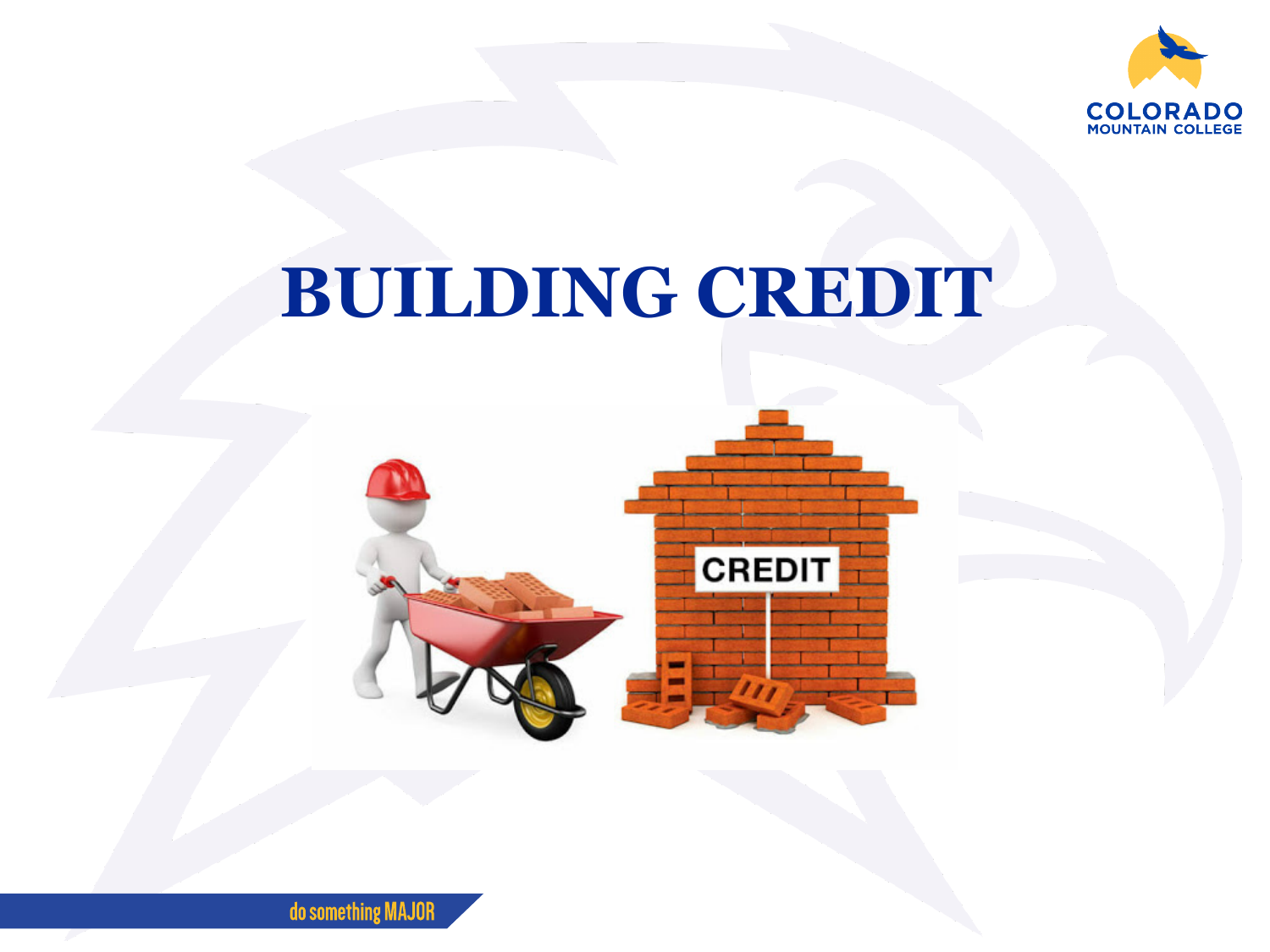

#### **WHAT IS MY CREDIT SCORE/REPORT?**



Higher score, more financial options



o Keep track of your credit activity o Use your activity to formulate a score

**3 credit reporting agencies: 1. [Equifax](https://www.equifax.com/personal/) 2. [TransUnion](https://www.transunion.com/) 3. [Experian](https://www.experian.com/)**



do something MAJOR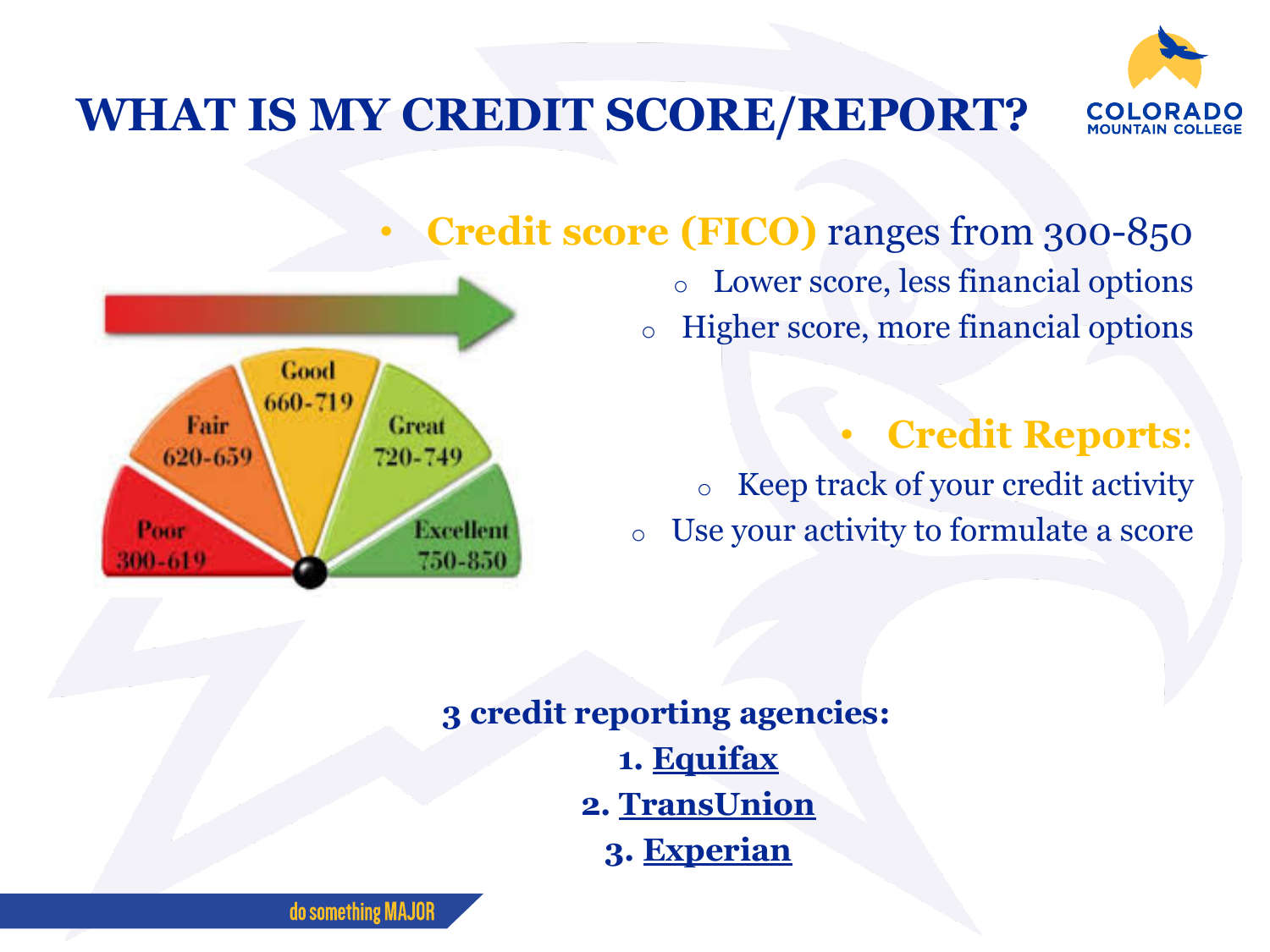

do something MAJOR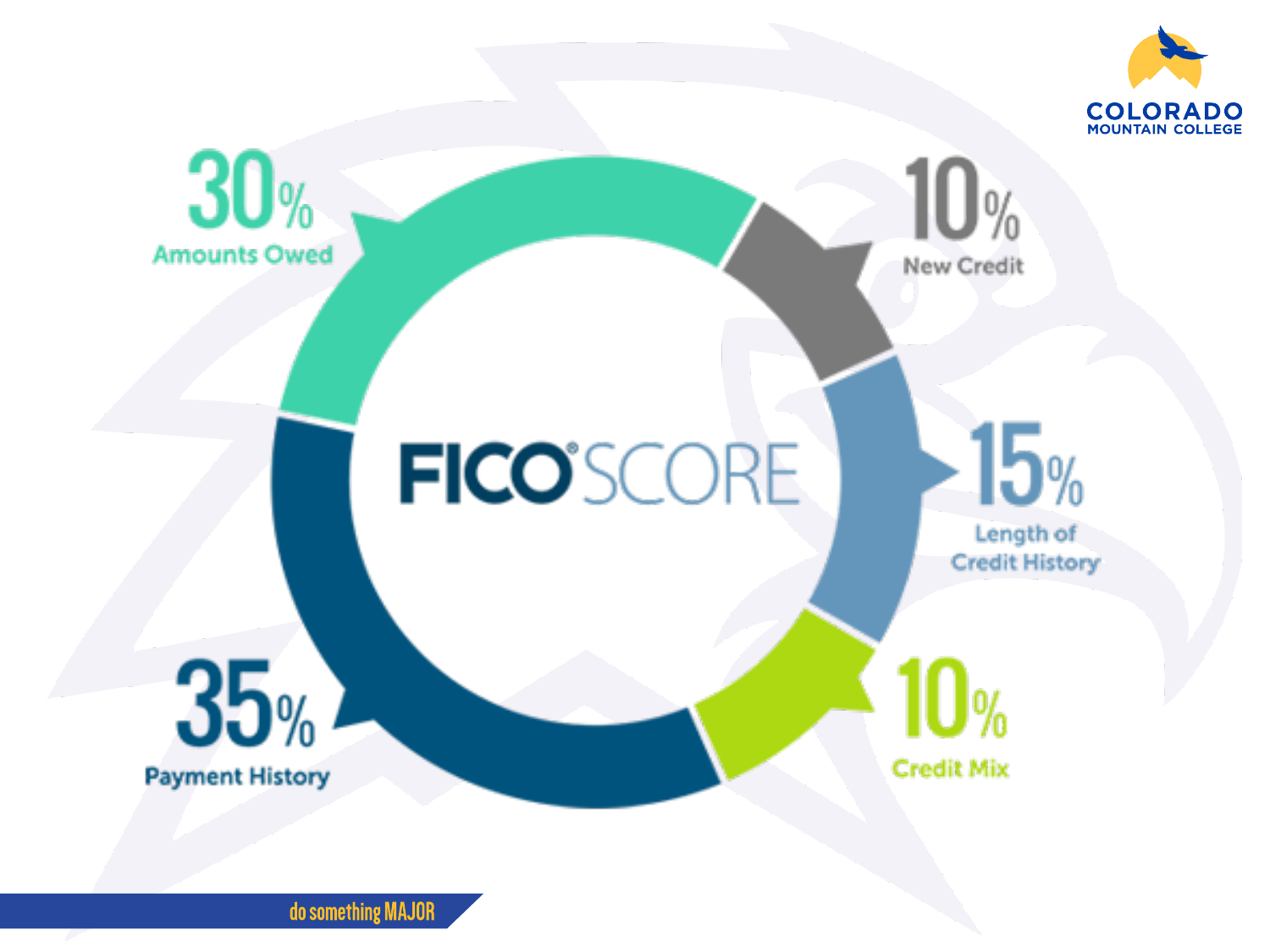

#### **WHY DO YOU NEED GOOD CREDIT?**

- Good to Excellent credit =
	- o Higher possibility of loan approval
	- Potential lower interest rates
	- More loan options
- Employers have access and may review credit score
	- o You may not be offered a job if your credit is low
	- o This may portray you as a less responsible person
- Gives you more "financial freedom" as you get older
	- o You control your money, it doesn't control you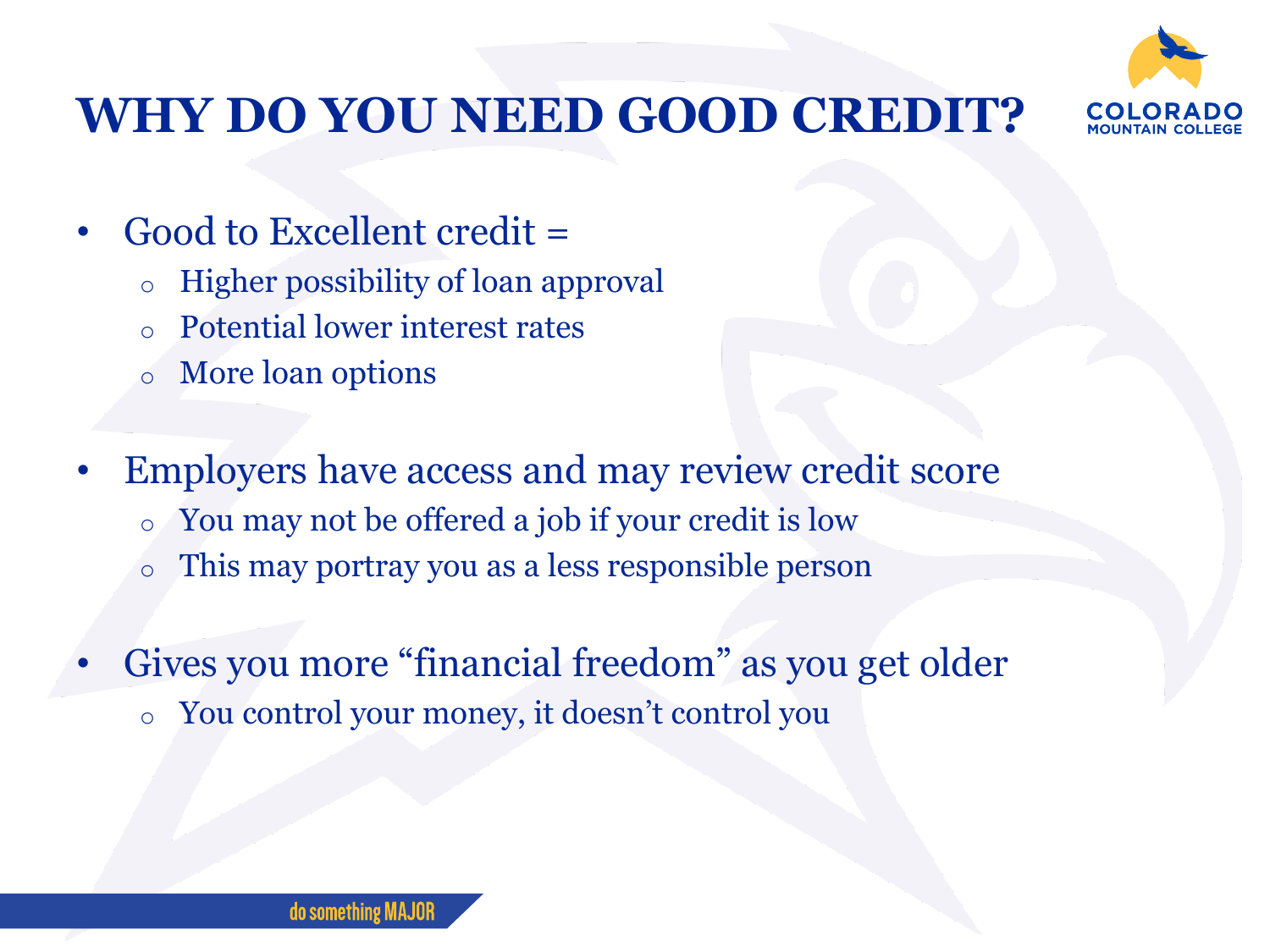

## **HOW DO YOU BUILD YOUR CREDIT?**

Pay ALL bills ON TIME and IN FULL each month! o Utilities, cell phone, etc

Take out student loans o ONLY the amount you need



Secure credit card with LOW spending limit o Pay off IN FULL and ON TIME each month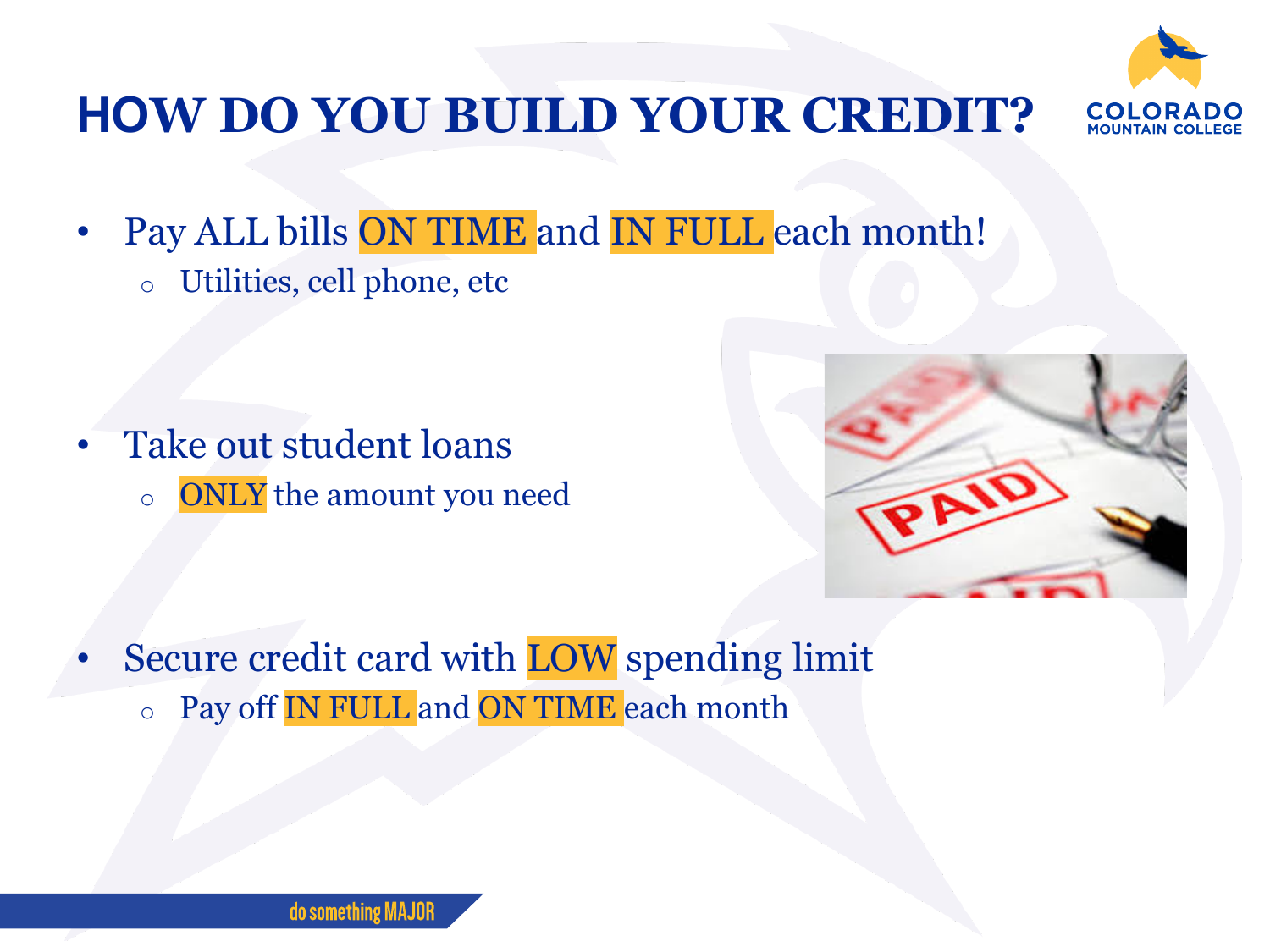

## **HOW TO BUILD** YOUR **CREDIT FASTER**



PAY EVERY BILL ON TIME, **EVERY TIME.** 



**KEEP IN TOUCH WITH YOUR CREDITORS. REACH OUT IF YOU'RE HAVING TROUBLE PAYING.** 



DON'T USE ALL YOUR CREDIT. **KEEP YOUR BALANCE LOWER** THAN YOUR LIMIT.



**DON'T APPLY FOR TOO MANY CREDIT PRODUCTS AT ONCE.**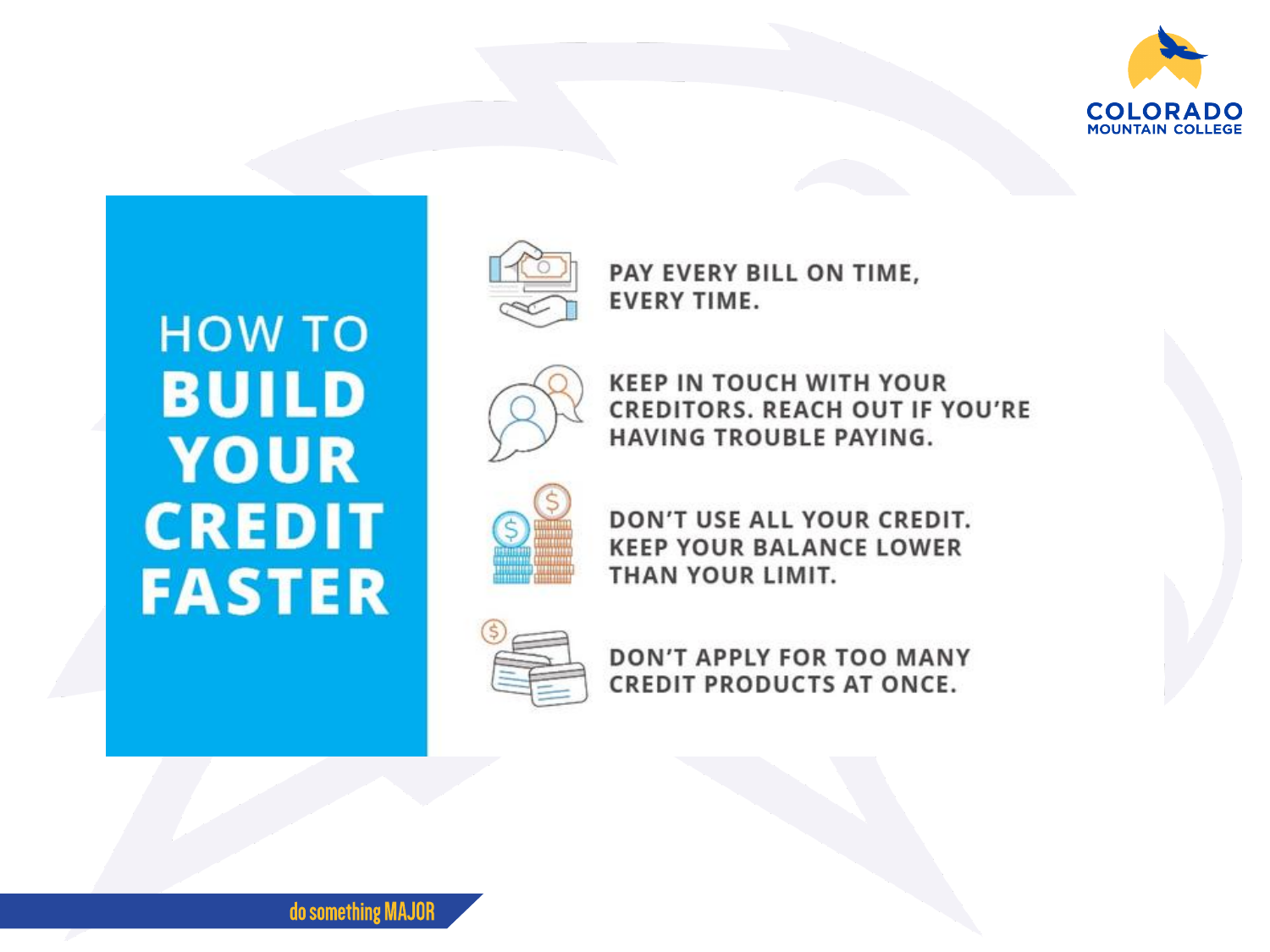

## **CREDIT VS DEBIT CARDS**

| <b>CREDIT CARDS</b>               | <b>DEBIT CARDS</b>                 |
|-----------------------------------|------------------------------------|
| Short term loan- have to pay      | Money directly tied to bank        |
| back                              | account                            |
| Set limit to spend- based on      | Can be used where credit           |
| your credit profile               | cards are accepted                 |
| Pay interest if balance is NOT    | No interest charges but may        |
| paid in full every month          | have fees                          |
| Fees may be assessed              | Uses a PIN                         |
| Lower liability if lost or stolen | Higher liability if lost or stolen |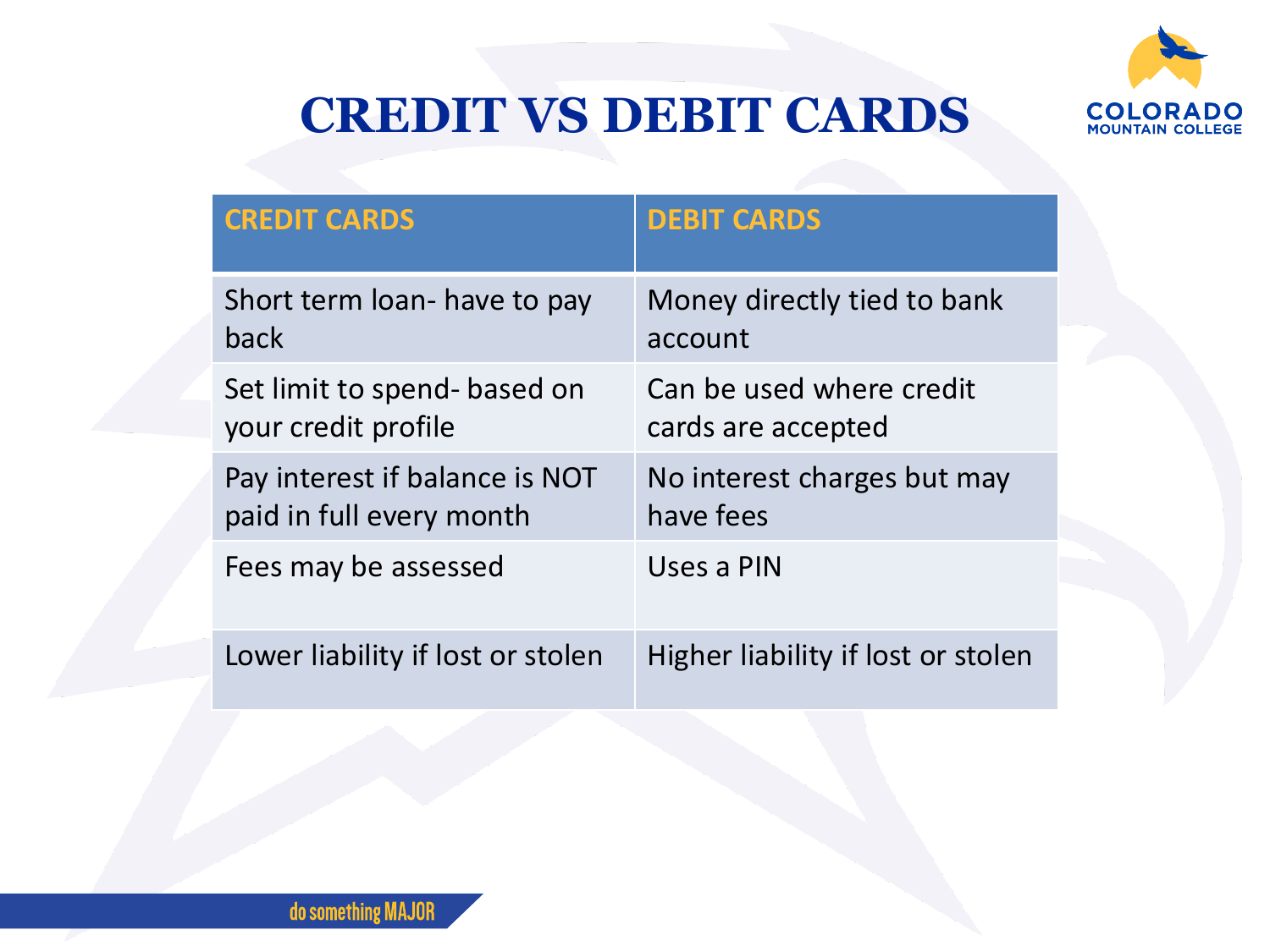### **RESOURCES**

• [Credit Karma](https://www.creditkarma.com/advice/i/how-to-pay-off-debt-5-steps)





#### **[Nerd Wallet](https://www.nerdwallet.com/article/finance/how-to-build-credit)**

• [The Balance](https://www.thebalance.com/ways-to-build-good-credit-960109) 

do something MAJOR